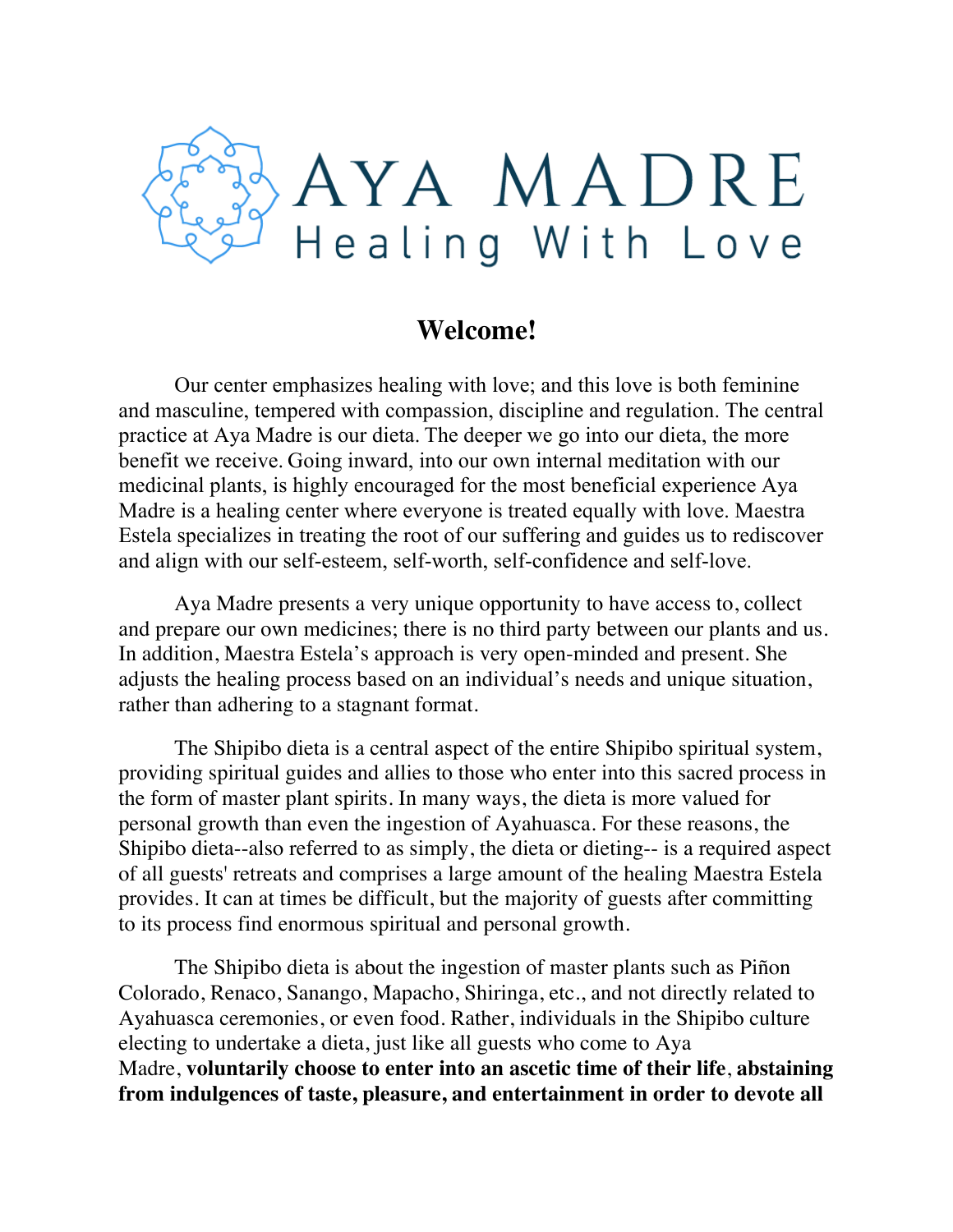**their energy to connecting with the spirits of the plants.** This process is similar to other spiritual traditions such as fasting or extended meditation. Dieters enter into a process of clearing the mind and body of any harmful energy and make space for the highly beneficial qualities that the master plants provide, such as Piñon Colorado's access to lucid dreaming, Renaco's physical strength, or Abuta's ability to heal infections.

The process of self-purification by dieta (introspection and meditation with the plants) is certainly never easy--students have to work very hard at it. By their own efforts, students arrive at their own realizations; no one else can do this for them. Therefore, the dieta will suit only those willing to work seriously and observe the discipline, which is there for the benefit and protection of the guests and is an integral part of the dieta practice.

Coming to Aya Madre means embarking on a healing journey that includes learning, connection and deep transformation. Maestra Estela takes it as a point of honor to be part of her guests' journey; to help them understand this tradition, and to be a figure of support, care and learning. Not only is she a curandera and shaman, but also a teacher, guide and mother. Maestra Estela encourages guests to connect to nature, to her family and traditions, and to oneself, as an essential part of her approach to healing – and this healing is accomplished with love.

**The center welcomes the curious and adventurous, but only those who feel that they can honestly and scrupulously follow the discipline should invest their time and energy here.** Those not prepared to make a determined effort will disturb others who wish to work seriously. A guest should also understand that it would be both disadvantageous and inadvisable to leave without finishing their course of medicine upon finding the discipline too difficult. Likewise, it would be most unfortunate if, in spite of repeated reminders, a guest does not follow the rules and has to be asked to leave. However, it is a top priority to keep harmony, peace and safety at the center.

At Aya Madre, you will be confronted with your true self – both dark and light. Do not be intimidated or afraid, for it is you: you own it and you can heal it. Often we begin our time here by regressing into past wounds, childhood traumas and childlike dependence. Be aware of this, as it is a crucial part of the healing process for many. However, we do not dwell there. We dialogue with our plants and we heal ourselves, reclaiming our unburdened and healthy adult personality in the process.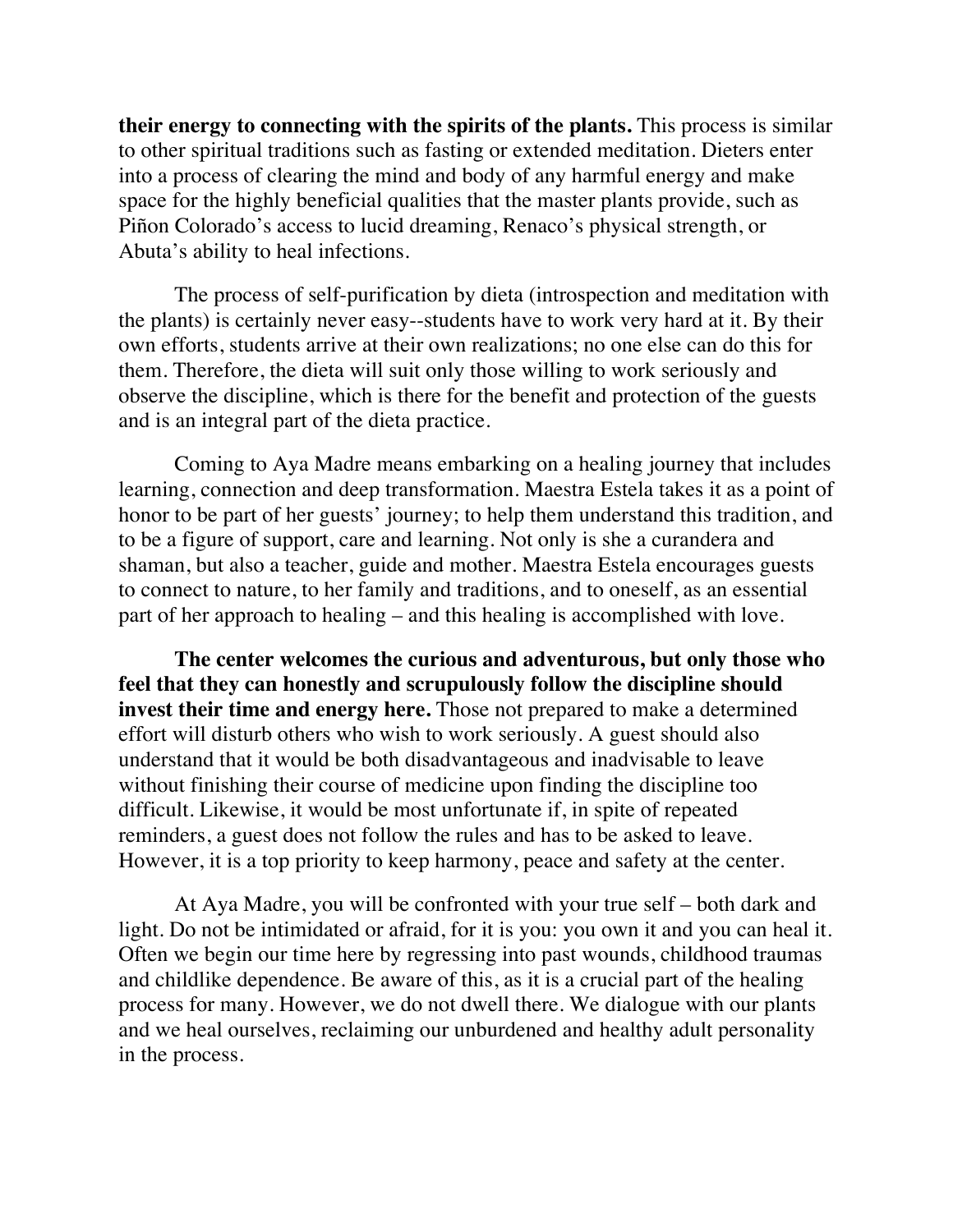The most successful dieta is one in which we eventually enter silent meditation with our plants. Silence means silence of body, speech, and mind. Any form of communication with fellow guests, whether by gestures, sign language, written notes, etc., would be counterproductive. **Communication with Maestra Estela for guidance, and staff members for any needs is absolutely and always available**. Guests may speak with Maestra whenever necessary and they may approach the staff with any problems related to food, accommodation, health, etc. But even these contacts should be kept to a minimum. Students should cultivate the feeling that they are working in isolation: in a meditation of self-care and self-love.

It is only by taking a disciplined approach and by making maximum effort that a student can fully grasp the practice and benefit from it. The emphasis during the dieta is on personal healing and growth. Guests who are willing to listen and comply fully and for the duration of their stay with Maestra Estela's guidance and instructions; **that is, to observe the discipline of the dieta, without ignoring any part of the instructions, nor adding anything to them**, will benefit the most from their time here. Only with an attitude of trust, and faith in oneself and the medicine, can a student work diligently and thoroughly. Such confidence in Maestra, the plants and the technique is essential for success in the dieta.

Above all, it is important to understand and accept that the Shipibo dieta is a highly sacred form of healing, which Maestra Estela has worked with for decades and values dearly. It may be that a student cannot understand the practical reasons for one or several of the above guidelines. Rather than allow negativity and doubt to develop, immediate clarification should be sought with Maestra.

#### It is crucial to keep in mind that you are part of a sacred community. **Take great care that your actions do not disturb anyone. Take no notice of distractions caused by others, and take good care of yourself.**

Please also be mindful that we live, work, and heal here. We also are on dieta, very open and sensitive to energy, and we need downtime, space and quiet.

May the above information help you to obtain maximum benefit from your time with us. We are happy to have the opportunity to serve, and wish you peace, happiness, healing and light from experience here.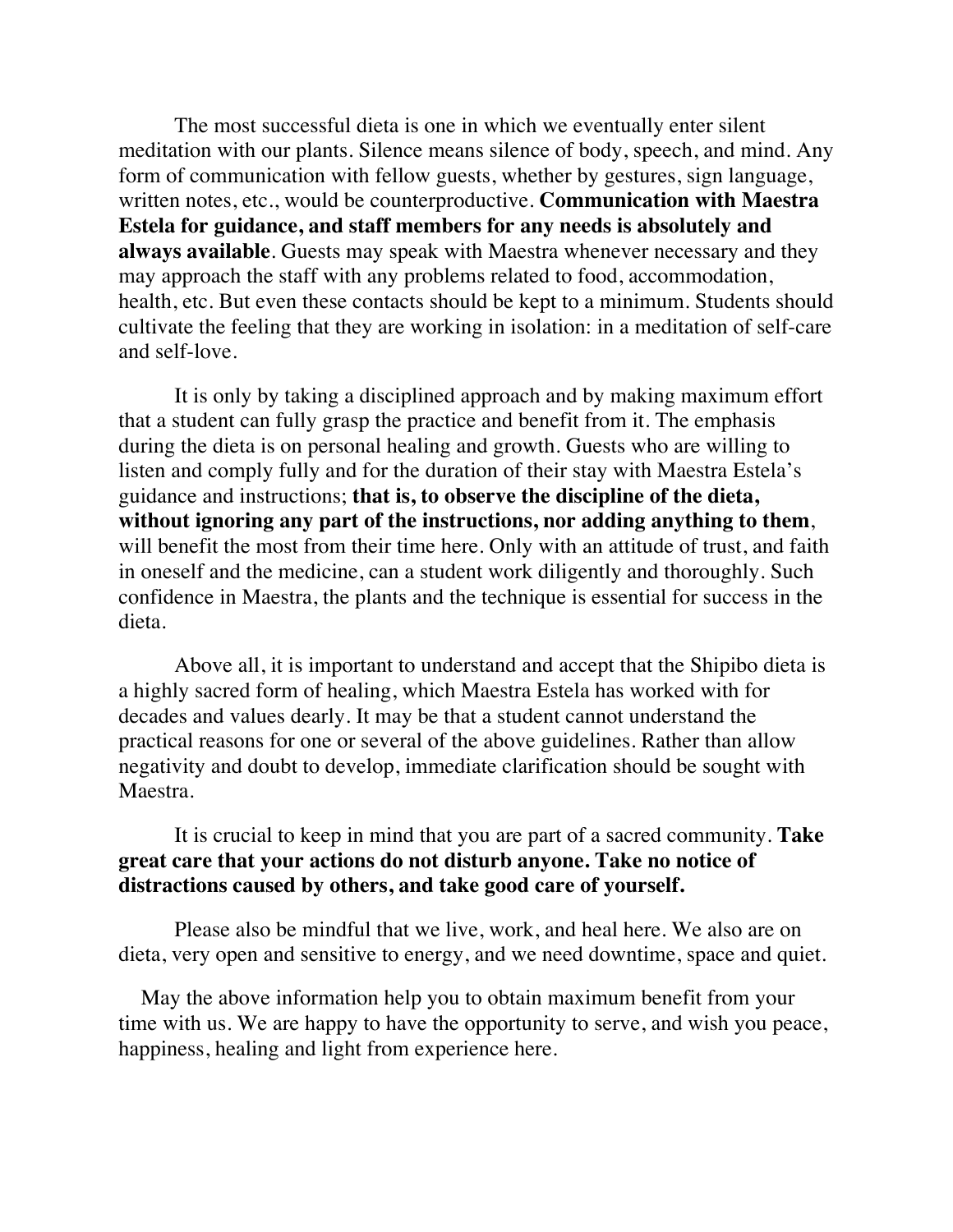# **For best results, follow this advice as closely as possible:**

\* Rise early in the morning and meditate silently in your tambo.

\* Prepare and take your prescribed dieta medicines.

\* On non-ceremony days, Tuesday, Thursday, Saturday and Sunday, breakfast will be ready as early as  $8-8:30$  am. All meals are self-serve and are available all day until 7pm.

\* After breakfast, retreat to your tambo for a day of meditation with your plants. Lunch, dinner, journaling, nature walks, quietly singing & playing instruments, this is how we invest our time here on dieta.

\* On Ceremony days, Mondays, Wednesdays and Fridays, we rise and meditate and may or may not take our dieta medicines before we begin ceremony at 9am.

\* Ceremonies usually last from 9am until 1-2pm on average, depending on the needs of the group.

\* After ceremonies, we are encouraged to shower, swim in the river, eat lunch, meditate in the maloca (ceremony house), the medicine house, or in our own tambos.

\* Taking rest by 9pm as a general goal enables us to rise early.

\* Eat what you can digest, stay hydrated, and practice some light stretching or yoga to maintain good health.

\* It is possible that you will find someone at the center, or several other people with whom you click, or get along with naturally. This is wonderful. Make sure that the time you do spend together is mutually empowering. Try your best to keep your conversations in the present. Discuss your ceremony experiences, your connection with the plants, your realizations from time at the center; **avoid** politics, current events, gossip and other energy draining topics.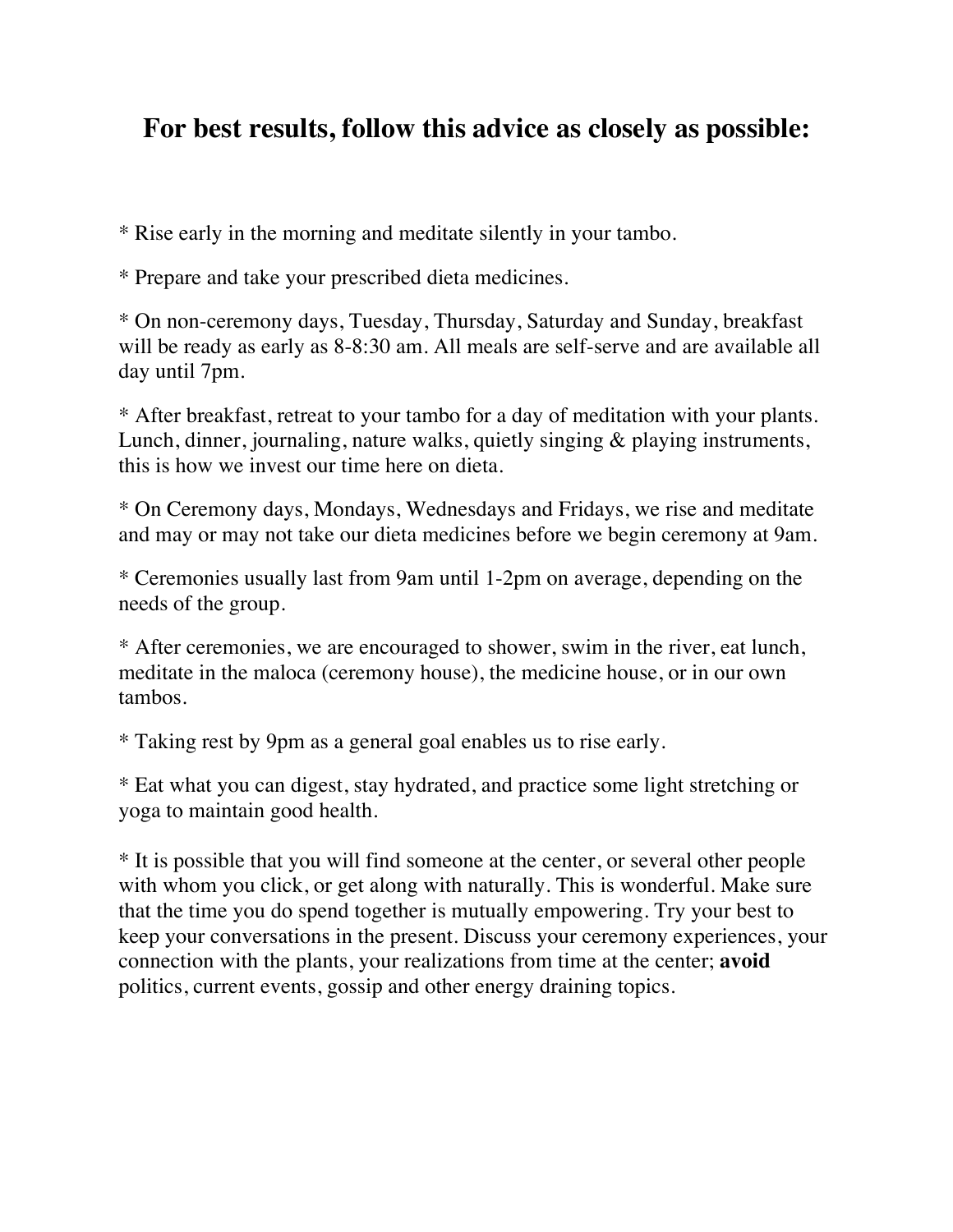## **Guidelines for Meditation**

For meditation, as in during ceremonies, one can turn his own mind inward, and work as if one were alone, ignoring any inconvenience and distractions that one may encounter. This method, simple and sublime, can strengthen the connection with the 4 medicines one works with at Aya Madre: Luz Divina (Divine Light), Madre de la Selva (Mother of the Jungle), Pacha Mama (Mother Earth), & Plantas de la Dieta (the plants of one's own dieta).

We try to keep the body as relaxed as possible by breathing deeply and naturally, and readjusting position if necessary. Meditation is here to help calm the mind, extend our awareness to the body, develop a lasting connection with the medicines, and provides great assistance for the time spent in ceremonies by training stability of focus, strengthening our connection to the plants and boosting the healing process. It also comes to support us as guests through the effort put in the discipline.

While we can carry on with meditation at any moment of the day, it takes practice to maintain calmness while engaging in other activities. It is therefore recommended to start by sitting down inside the Medicine house, Maloca, our even better in your tambo. The best position is sitting down on the floor, with the legs crossed, back straight, and eyes closed. One can also meditate sitting on a chair or lying down (with a risk of falling asleep :). One can choose to keep the posture sober, directly on the floor, or on a mat / pillow / blanket, or get more comfortable by supporting back, neck, and legs with a wall and extra pillows.

The point is to address attention to each part of the body one by one to develop the perception of our full being, in order to continuously connect as deep as possible with the 4 medicines.

There is no recommended duration for the practice of meditation. It can be a challenge at first, and we rather encourage a daily commitment to try and participate even just a few minutes, as long as one finds space through which one can connect with the 4 medicines, the plants that one is dieting, food that is ingested, and the nature surrounding us. Meditation will assist you while you observe a different pace establishing in your routine, can catalyze the contemplation of your own process here, and help you maintain connection between ceremonies.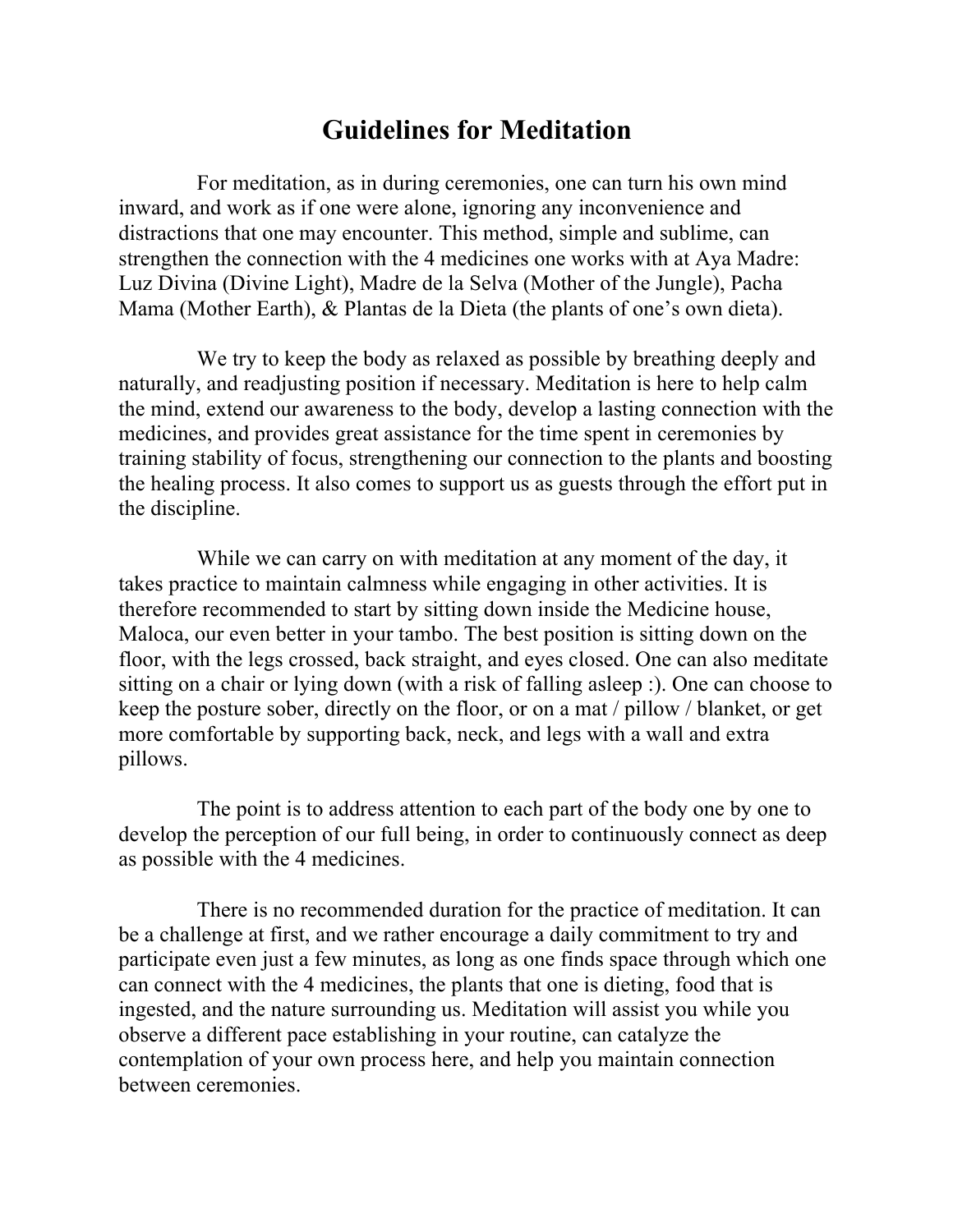# **Ceremony Etiquette**

Maestra Estela is an expert at attending to each individual in her care, in a very loving and personal way. She has decades of experience in healing and holding sacred space for others, and she sees the safety and wellbeing of her patients as her top priority. In addition, Maestra Estela is extremely generous with her time and in the sharing of her culture and the practice of her medicine. At Aya Madre, we are both patients and students of the medicine, and above all adds Maestra, we are family.

Ceremonies are held Mondays, Wednesdays and Fridays in our ceremony house known as a maloca. In the maloca, a large round structure for ceremonial space, we sit or lay down on our mattresses facing inwards towards Maestra Estela.

During ceremony, we observe the following practices:

- We remain in our own space both physically and mentally/emotionally. We are at Aya Madre for our own healing and growth, and thus we do not look at, talk to or think of any one other than ourselves, our plant dieta and Maestra and her icaros.
- We do not talk during ceremony
- We are always welcome to use the restroom, but otherwise we remain inside the protected space of the maloca until Maestra has announced the close of ceremony
- Both in and out of ceremony, we do not make physical contact with others. This keeps us all energetically safe.

Before ceremony, we are encouraged to spend our morning in meditation and in dialogue with our plant medicines. When we arrive for ceremony, we bring with us comfortable clothing, a water bottle, and mapacho (which is also always available in the maloca) if we so desire.

We come prepared with our intention, which we set for that day's ceremony. We may be focused on mental, emotional, physical or spiritual healing, and we ask the divine light, mother earth, the mother of the jungle and our diet of plants to focus us, clean us, protect us, guide us and teach us how to best participate in our healing. We ask the medicine, whether it is Ayahuasca,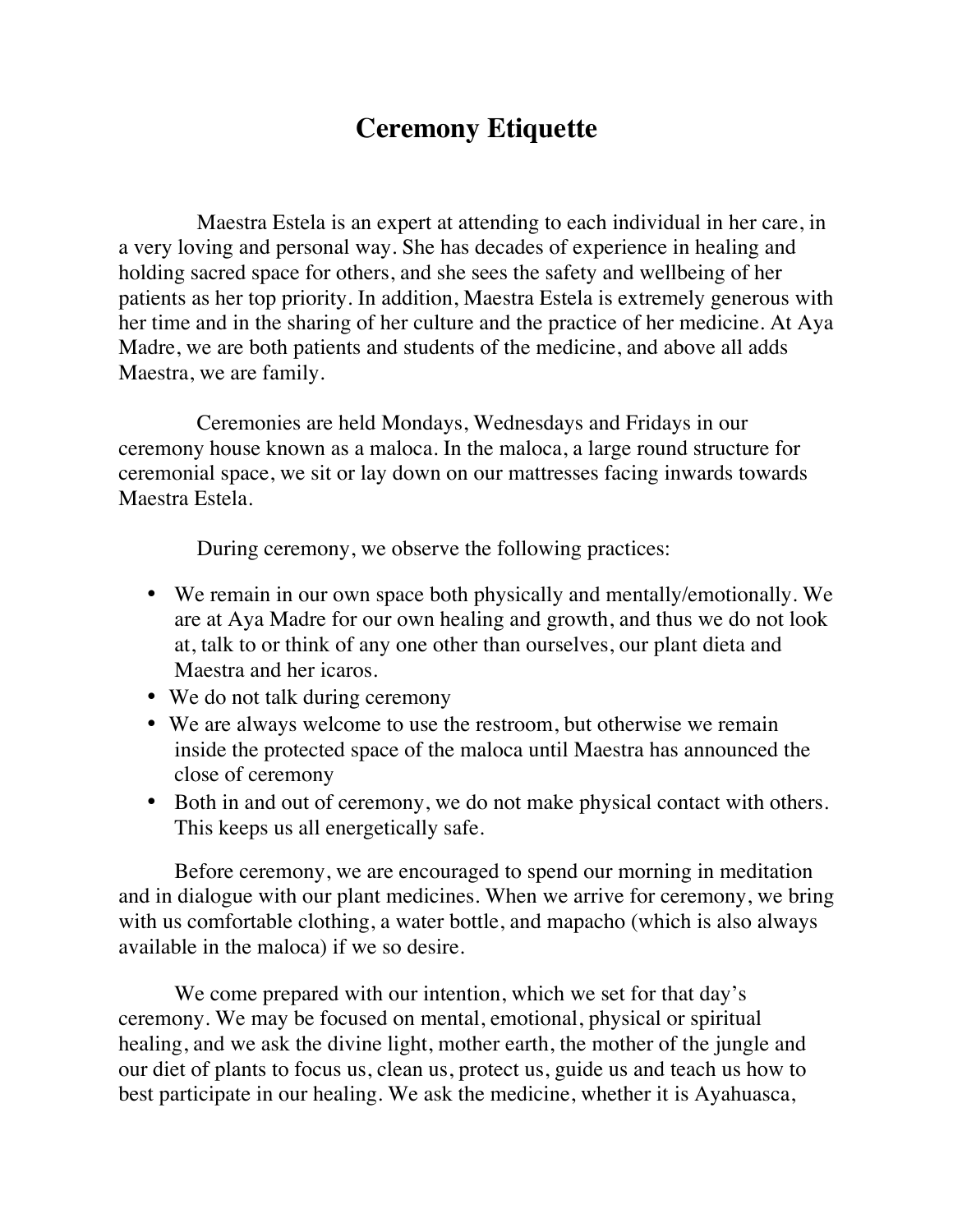Shamburi, Huachuma or Mushrooms to connect us with their medicine and the medicine of our dieta. Maestra Estela also sets an intention for all of us individually and collectively for each ceremony.

Maestra will then open the ceremony with some advice for us, she will administer our medicine, and she will then sing icaros to prepare the healing space, to connect us all to the medicines, and to petition on our behalf the benediction of a safe and powerful curative experience. We then are called one by one to receive our individual icaro. We often have more than one master medicine in ceremony, and all participants benefit from the strengths of these medicines and from all of the icaros sung during our time together. Ceremony generally lasts from 9am to 1 or 2pm depending on the size of the group.

There will always be bilingual staff participating in the ceremony, and they are available for any needs that may arise.

It is common to vomit on occasion during one's initial cleansing ceremonies; this will gradually cease as we are cleansed and strengthened by Maestra's medicine and we then move into the learning phase. We are provided with basins for our releases of negative energies, memories, traumas and ailments, which we may carry with us when we sit in front of Maestra to receive our individual icaro. The visions or mareación will also gradually become more and more manageable as we enter into dialogue with the plants.

New guests often begin with Shamburi, which provides a wonderful bridge to the Ayahuasca experience in later ceremonies.

Shipibo medicine practice involves a three-way relationship between the curandera (Maestra Estela), the ceremonial medicines and the plant spirits.

Conversations, or group sharing, are held on the days after ceremony so that we can all learn from each other's experiences, hear Maestra Estela's observations and advice, and integrate the wisdom gained from our connection with the plants.

Many guests experience mental, emotional, psychological and spiritual transformation both inside ceremony and throughout their time at Aya Madre. Both Maestra Estela and her staff of volunteers are available to help guide everyone through their healing process.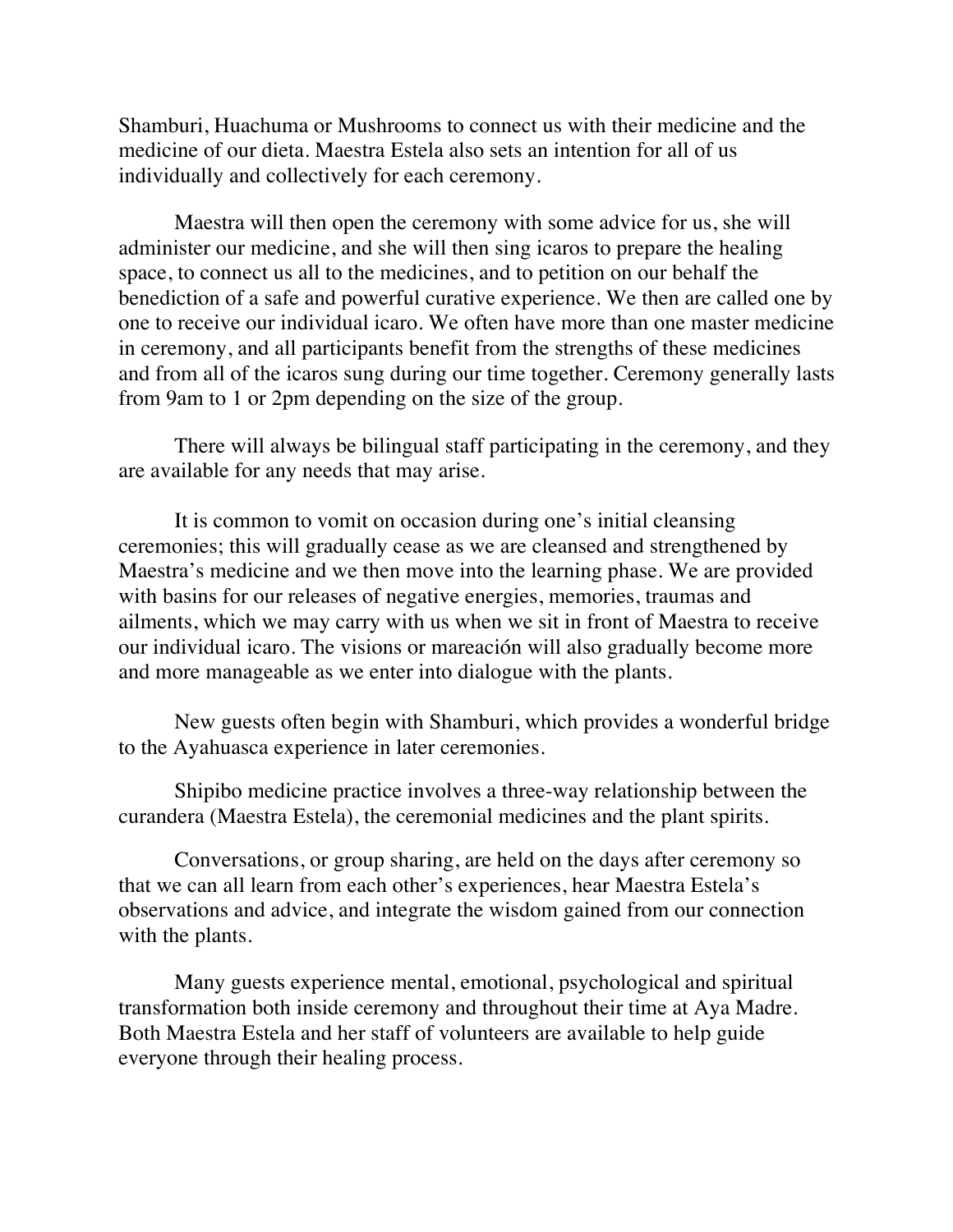## **Setting Intentions for Ceremony**

Participating in a Plant Medicine ceremony is an opportunity for deep healing and personal transformation. There is great potential for healing of the body, mind, and spirit, for revelatory spiritual experiences, and much more. Setting intentions is an important and valuable part of our preparation for ceremony. What follows here are some suggestions on how to get the most out of working with the sacred plants.

Some suggested questions to ask ourselves: What do you seek to learn, to understand? What's 'calling out to you'? How do you feel at the moment? How do you feel about your life? What's difficult for you at the moment? The answers to these questions can be used to create intentions most relevant to you.

Maestra Estela advises us to dialogue with the plants of our dieta, and to ask them, as well as the ceremonial Plant Medicines, Mother Earth, the Mother of the Jungle and the Divine Light to guide us, focus us, clean us and protect us; to help us to let go of that which does not serve us in life, such as our grief, our anger, our anxiety, our trauma and so on. We can ask the Plant Medicines to show us who we truly are, and what is our path in life.

The process of releasing expectations, or doing our best to, is a powerful exercise in letting go of control and the need for 'knowing' and certainty – which also paves the way to deeper healing with the medicine. Maestra Estela encourages us to surrender to the experience, whatever it is, and trusting that the experience is not a mistake. In fact, feelings that surface after a ceremony (not just during) can be very indicative of what's happening within you and your life. Do you feel jealous or resentful about your ceremony? Left out? Angry? Disappointed? How does this reflect in your life?

Above all Maestra instructs us to have confidence and faith in the medicine, in her and in ourselves.